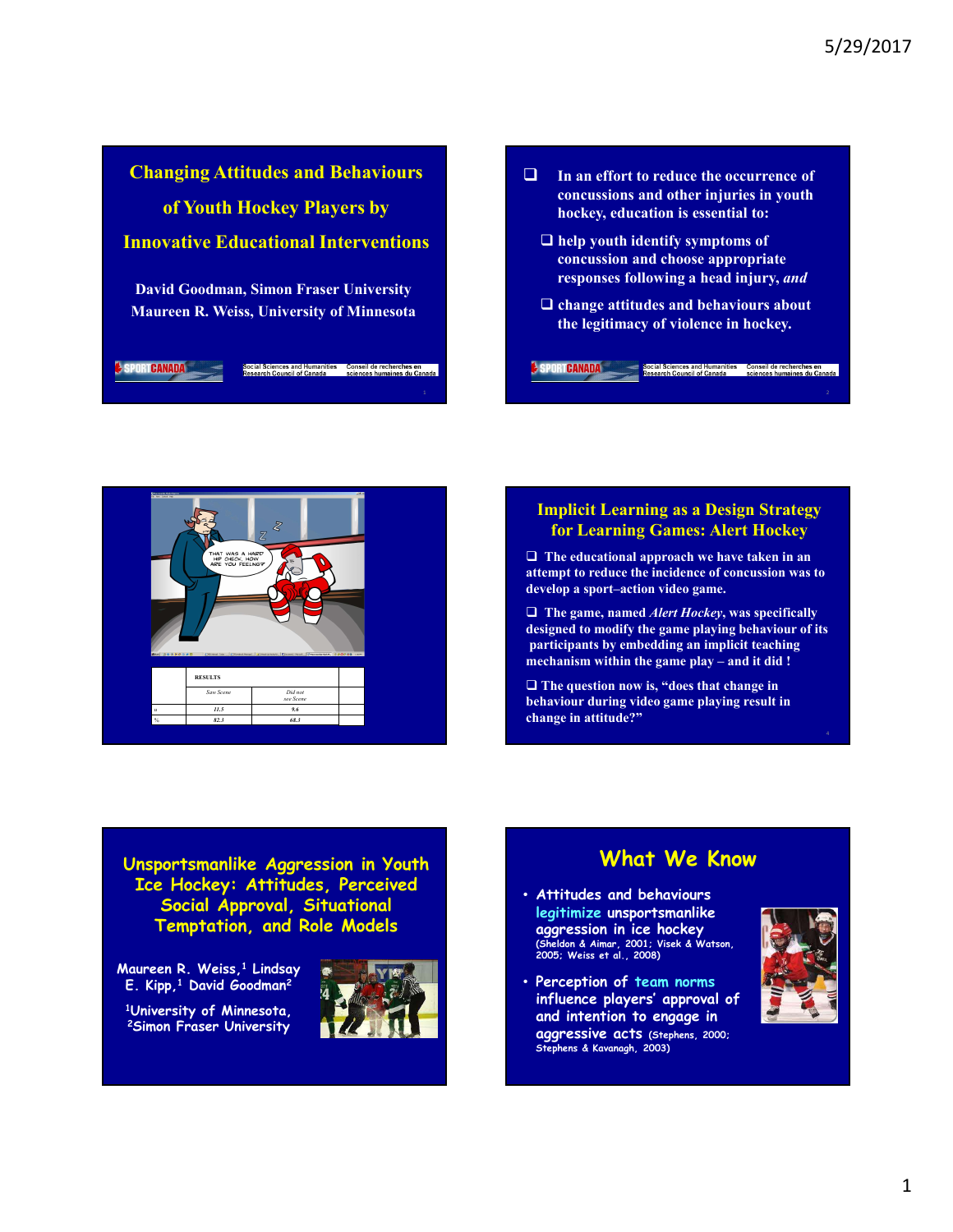#### Social Learning of Violence in Minor Hockey (Smith, 1974, 1975, 1978, 1979)

- Players perceive that teammates, fathers, and coaches approve of body checking and fighting back, among other behaviours
- Players learned violent hits from watching professional hockey players and said they performed these actions during the season
- Players selecting more violent professional role models received more assaultive penalties over the season

"…the increase in danger on the ice has other implications…what about the impact of increased injury and danger on those who are watching…who might be interested in playing hockey themselves? What does this make kids and parents think? Do they wonder about the wisdom of playing at all, do fewer sign up, and do injuries…along with the danger of the game, come to distance more and more Canadians from it? Simply does it jeopardize hockey's place in Canadian life?" (Dryden, 2004)



#### Study Purposes

- Competitive league and gender differences in unsportsmanlike aggressive attitudes and perceived social approval
- Relationship between perceived social approval and unsportsmanlike attitudes



#### Study Purposes

- Whether specific hockey situations influence variations in players' attitudes
- Whether selection of NHL role model is related to youths' attitudes about unsportsmanlike aggressive play



#### **Participants**

- 278 players (192 male, 86 female)
- Atom (10.9 yrs), Peewee (12.6 yrs), Bantam/Midget (14.8 yrs)
- Organized hockey experience (M =  $5.\overline{3}$ ,  $SD = 2.3$
- White (70%), Asian (11%), Multiethnic (6%), First Nations (2.6%), African-Canadian (.7%), Hispanic (.7%), Other (9%)



#### Scenarios

Sam is defending against Alex, who is on a 2-on-2 break. Alex makes a brilliant pass and tries to outskate Sam. Sam notices that Alex is still admiring the pass and not paying attention to Sam. To prevent Alex from outskating Sam, Sam could deliver a late hip-check on Alex. Sam knows that a late hip-check on an unsuspecting player is dangerous and Alex will probably get hurt. Sam has to decide whether to deliver a late hip-check on Alex.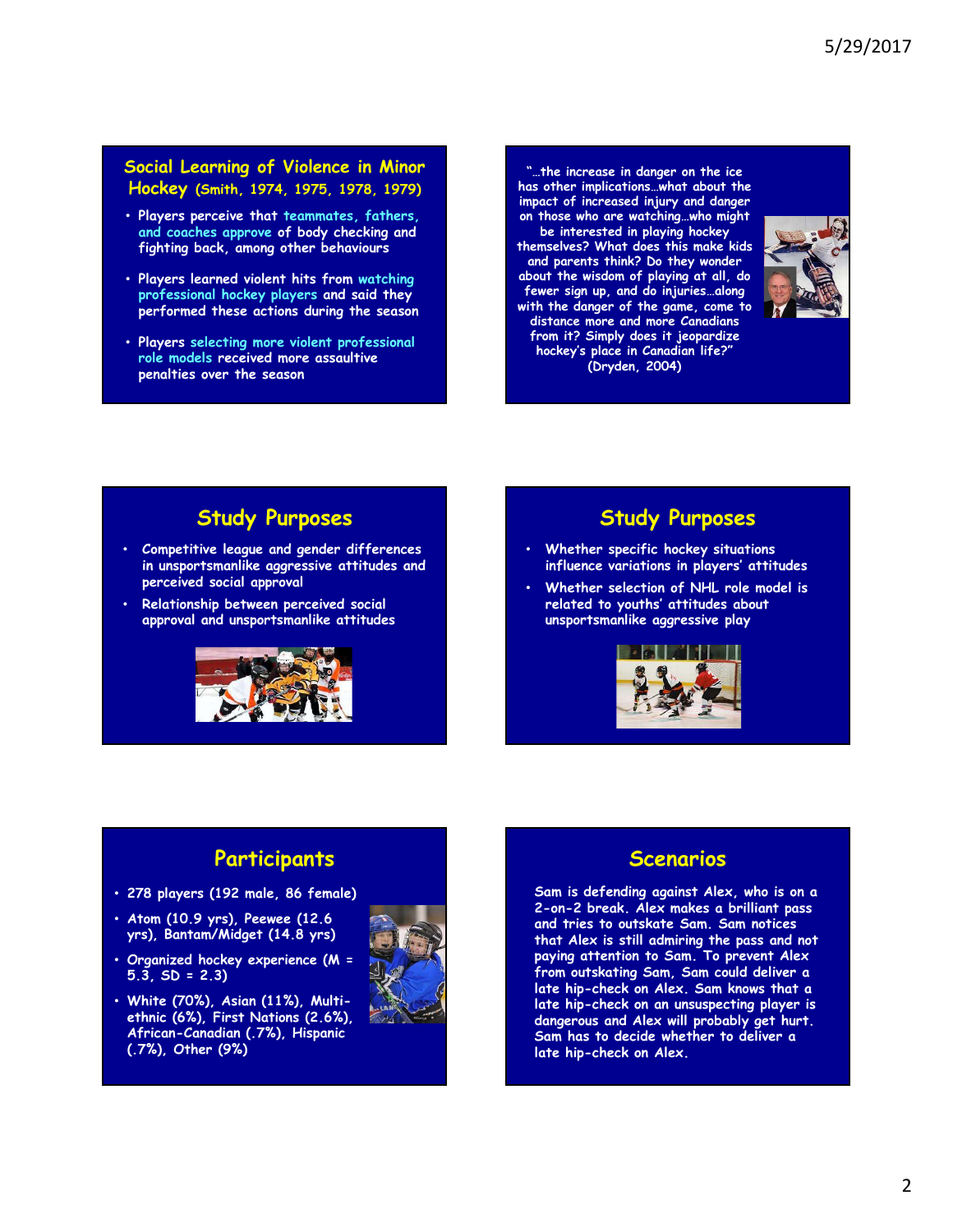#### Questions about Scenario

- hip-check on an opponent? (legitimacy)
- **Questions about Scenario**<br>
1. Do you think it's OK to deliver a late<br>
hip-check on an opponent? (legitimacy)<br>
2. How likely do you think you would be<br>
to deliver a late hip-check on an<br>
opponent? (intention)<br>
3. Does your 2. How likely do you think you would be to deliver a late hip-check on an opponent? (intention)
- 3. Does your: Coach / Dad / Mom / Teammates think it's okay to deliver a late hip-check on an opponent? (perceived social approval)

#### Questions about Scenario

#### • Is it OK if:

- there is no risk of getting caught by an official?
- the game is close with only 2 min left?
- it would help your team win the championship game?
- your opponent did it first?
- it results in a serious injury to the opponent?
- Which situation is the most tempting for you to do?

### Role Model Selection

- "Who is your role model in the NHL?"
- Three player categories derived:
	-

–Hardworking

–Gentlemanly, Skillful



# \* De la provincia de la provincia de la provincia de la provincia de la provincia de la provincia de la provincia del provincia de la provincia de la provincia de la provincia de la provincia de la provincia de la provinci  $\begin{array}{ccccc} \texttt{S} & \texttt{S} & \texttt{S} & \texttt{S} & \texttt{S} & \texttt{S} & \texttt{S} & \texttt{S} & \texttt{S} & \texttt{S} & \texttt{S} & \texttt{S} & \texttt{S} & \texttt{S} & \texttt{S} & \texttt{S} & \texttt{S} & \texttt{S} & \texttt{S} & \texttt{S} & \texttt{S} & \texttt{S} & \texttt{S} & \texttt{S} & \texttt{S} & \texttt{S} & \texttt{S} & \texttt{S} & \texttt{S} & \texttt{S} & \text$ Purpose 1: League Differences in Unsportsmanlike Aggressive Attitude

## Perceived Social Approval

\* \* \* <sup>p</sup> < .05 Score \* Purpose 1: League Differences in  $*$  . The contract of the contract of  $\mathbb{R}^n$  is the contract of  $\mathbb{R}^n$  is the contract of  $\mathbb{R}^n$  is the contract of  $\mathbb{R}^n$  is the contract of  $\mathbb{R}^n$  is the contract of  $\mathbb{R}^n$  is the contract of  $\math$ \* 1980 var den stad for the state of the state of the state of the state of the state of the state of the state of the state of the state of the state of the state of the state of the state of the state of the state of the

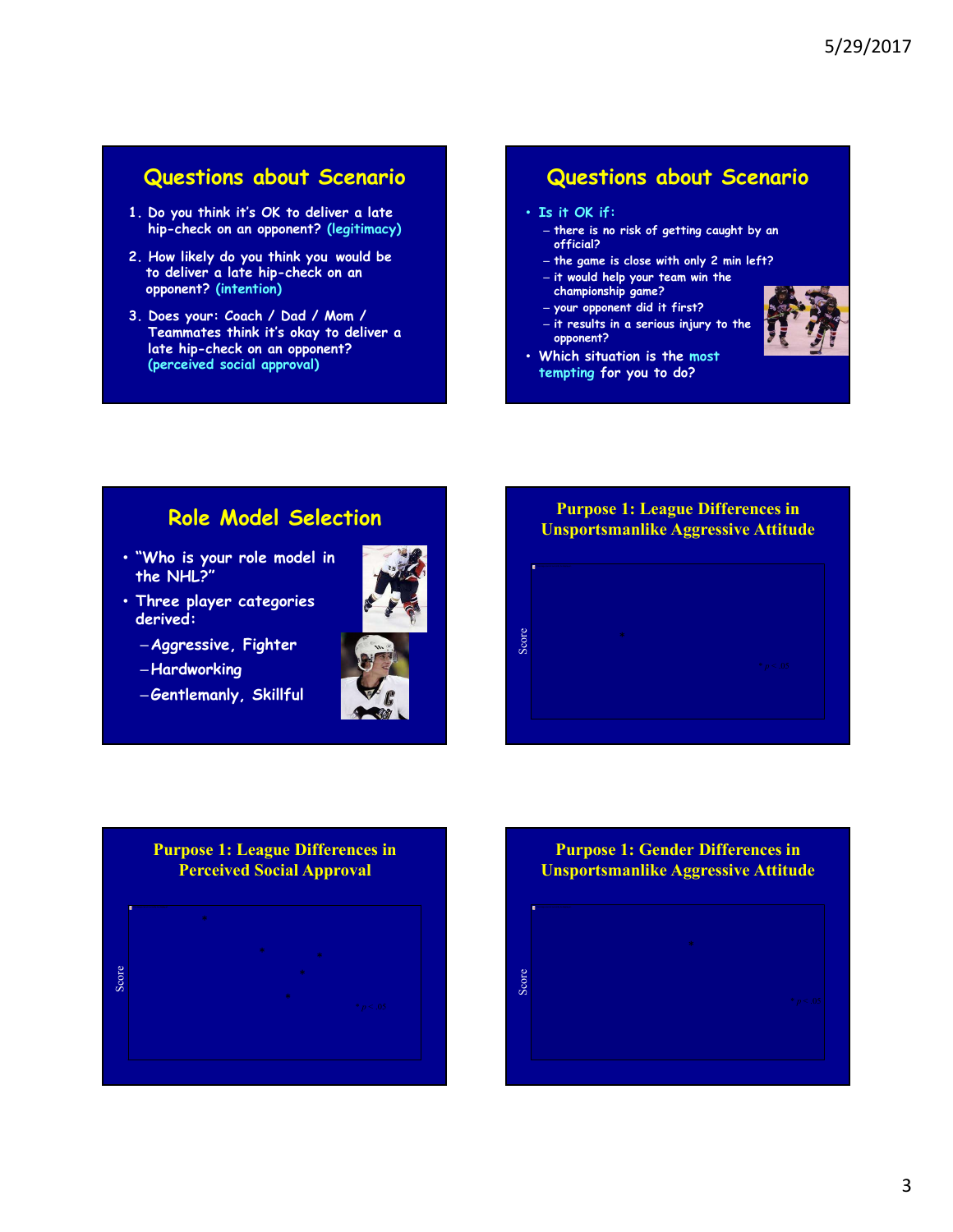







| <b>Incidence of Injuries and Concussions</b> |                 |                    | Concl                                                                                 |
|----------------------------------------------|-----------------|--------------------|---------------------------------------------------------------------------------------|
| <b>Number</b>                                | <b>Injuries</b> | <b>Concussions</b> | · A sport-specific, developi<br>appropriate assessment to                             |
| <b>None</b>                                  | 145             | 239                | discerning variations in un<br>attitudes                                              |
|                                              | 47              | 16                 | · Results extend past resed<br>based on competitive leve<br>situation, and role model |
| $\overline{2}$                               | 46              | 9                  | • Findings reinforce that un<br>attitudes and behaviours                              |
| > 3                                          | 31              | 11                 | through approval by and n<br>and peers                                                |